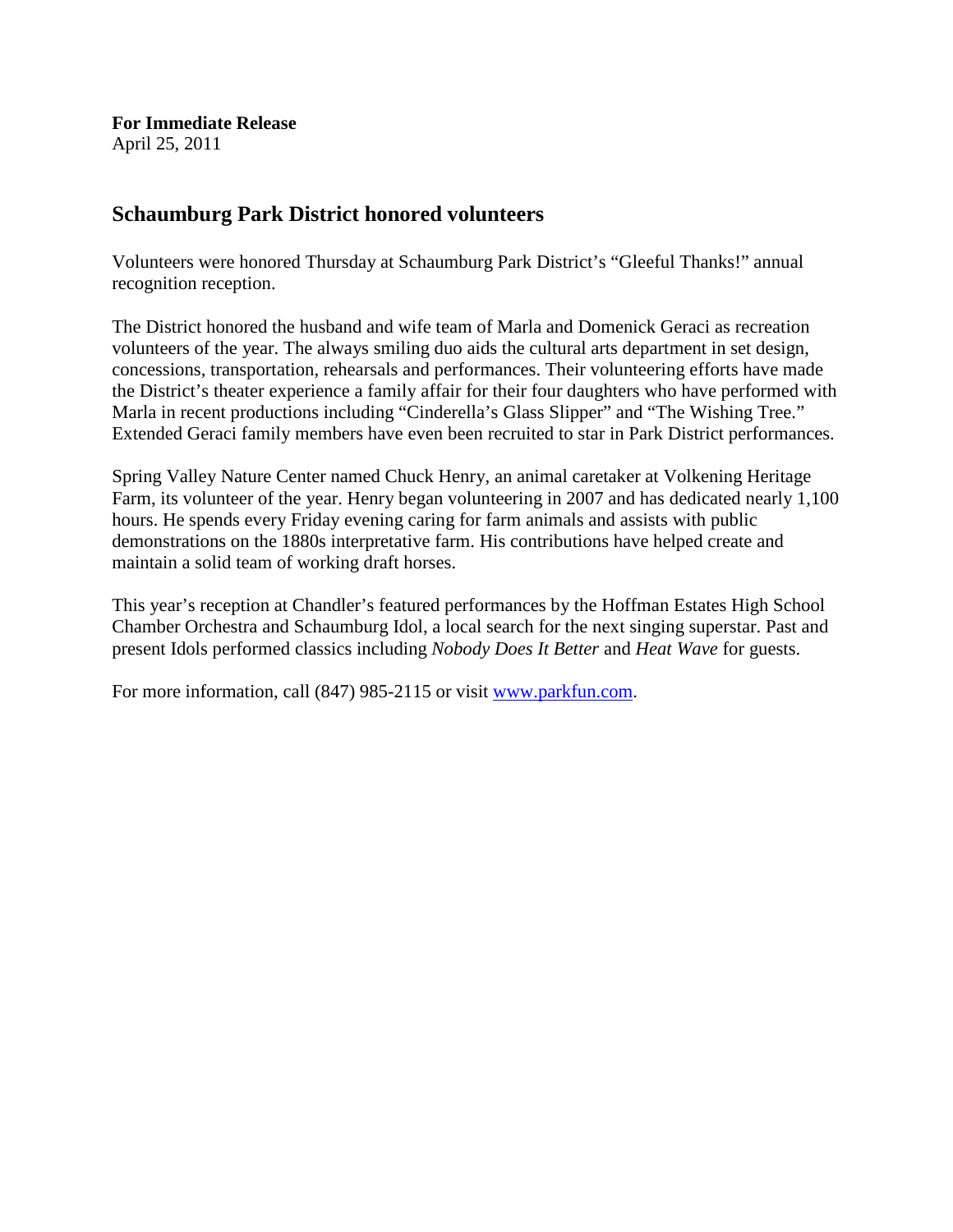

Spring Valley Volunteer of the Year Chuck Henry, Schaumburg Park District Executive Director Jean Schlinkmann and Recreation Department Volunteers of the Year Marla and Domenick Geraci accept their awards at Thursday's reception.